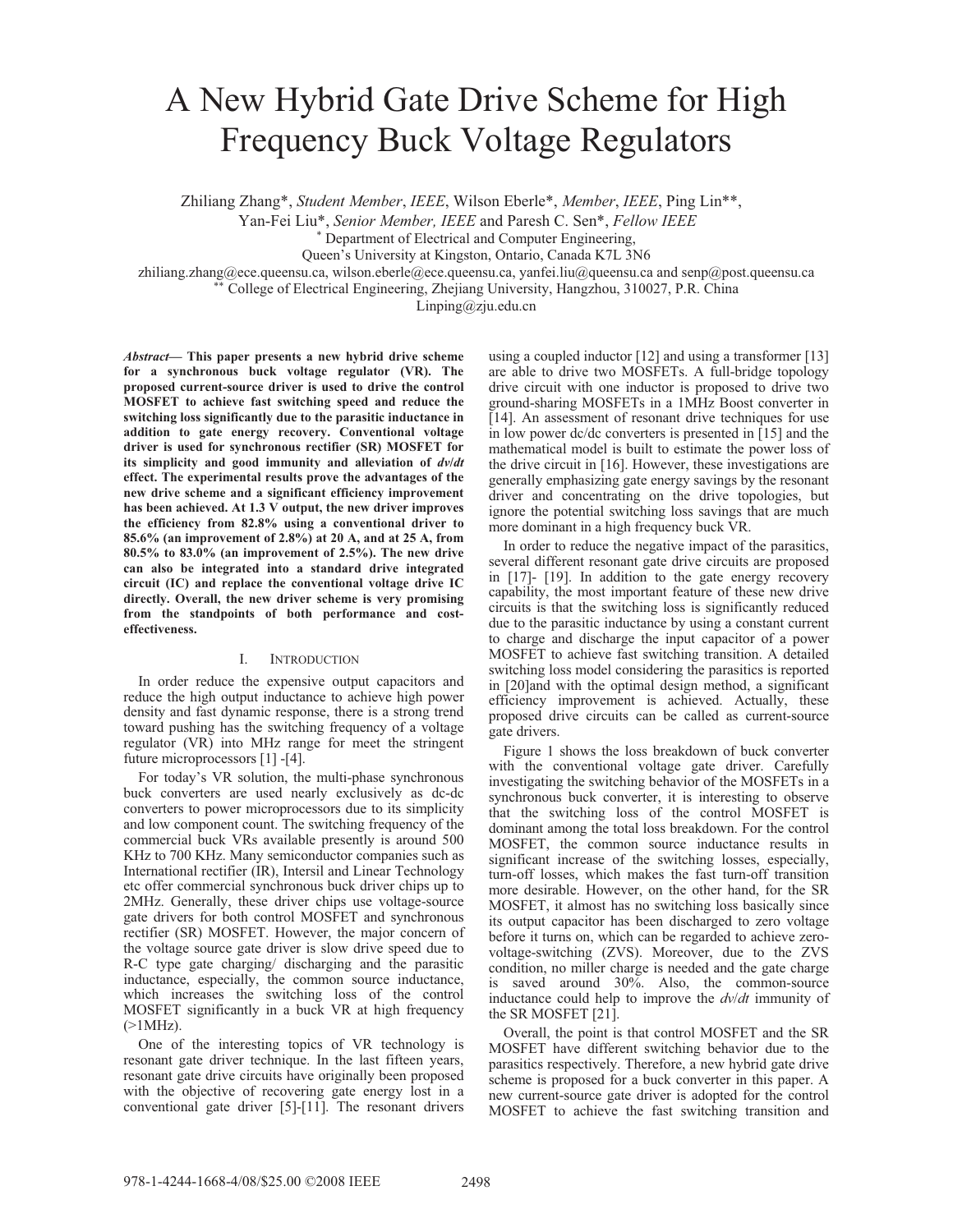reduce the switching loss significantly due to the parasitics, while the conventional driver is used for the SR MOSFET for its simplicity and good *Cdv*/*dt* immunity. Moreover, only one small inductor is needed in the new driver scheme, which reduces the cost and profile.

**Vin=12V, Io=20A, Vo=1.5, Fs=1MHz**



Figure 1 Loss breakdown of a buck converter with the conventional voltage gate driver (*L<sub>s</sub>*=1 nH, *L<sub>D</sub>*=2 nH, control MOSFET: Si7860DP, SR MOSFET: Si7336ADP)

# II. PROPOSED HYBRID GATE DRIVER AND PRINCIPLE OF OPERATION

Figure 2 shows the buck converter with the proposed hybrid drive circuit. The key waveforms are shown in Figure 3. Essentially, the new high-side current-source driver is used for the control MOSFET to achieve fast switching transition. It consists of two driver MOSFETs *S*1 and *S*2, a bipolar transistor pair *S*3 and *S*4, the resonant inductor  $L_r$ , the bootstrap capacitor  $C_f$ , diode  $D_f$  and the blocking capacitor  $C_b$ .  $V_c$  are the drive voltages.  $C_{gs1}$  and *Cgs*2 are the input gate capacitors of MOSFETs *Q*1 and *Q*<sup>2</sup> respectively.  $S_1$  and  $S_2$  are switched out of phase with complimentary control respectively.



Figure 2 Buck VR with proposed current-source driver

For the SR MOSFET, the conventional voltage driver is used, which is the bipolar totem-pole drive structure featuring low cost and simplicity. PWM\_SR is the signal fed into the bipolar totem-pole pair.

It is noted that the object of this paper is to verify the functionality of the proposed new gate drive scheme and significant efficiency improvement. Therefore, the discrete devices were used to build the new driver.

Actually, from the perspective of driver integrated circuit (driver IC), the new hybrid driver will be implemented as a drive IC as shown in Figure 4 through standard CMOS or BiCMOS technology. The integrated current-drive IC can achieve low profile and high power density with low footprint packages such as small outline integrated circuit (SOIC) package or Quad Flat No-lead (QFN) package, which are pin-to pin compatible with conventional drive IC. Compared to the conventional voltage drive IC, the new driver improves the efficiency greatly while achieves the same packaging size in a simple and low cost manner.



Figure 4 Buck VR with the hybrid drive scheme as a drive IC

The switching transitions of charging and discharging  $C_{gs1}$  and  $C_{gs2}$  are during the interval of  $[t_0, t_2]$  and  $[t_3, t_5]$ . The peak currents  $i_{G_1Q_1}$  during  $[t_0, t_2]$  and  $[t_3, t_5]$  are constant during switching transition, which ensure fast charging and discharging of the MOSFET gate, including the miller capacitor of  $Q_1$ . For the SR MOSFET  $Q_2$ , the conventional voltage driver is used since SR MOSFET *Q*<sup>2</sup> is switched under ZVS condition.

There are four switching modes in a switching period and the equivalent circuits are given in Figure 5 accordingly.  $D_1$ - $D_2$  are the body diodes and  $C_1$ - $C_2$  are the intrinsic capacitors of  $S_1$ - $S_2$  respectively.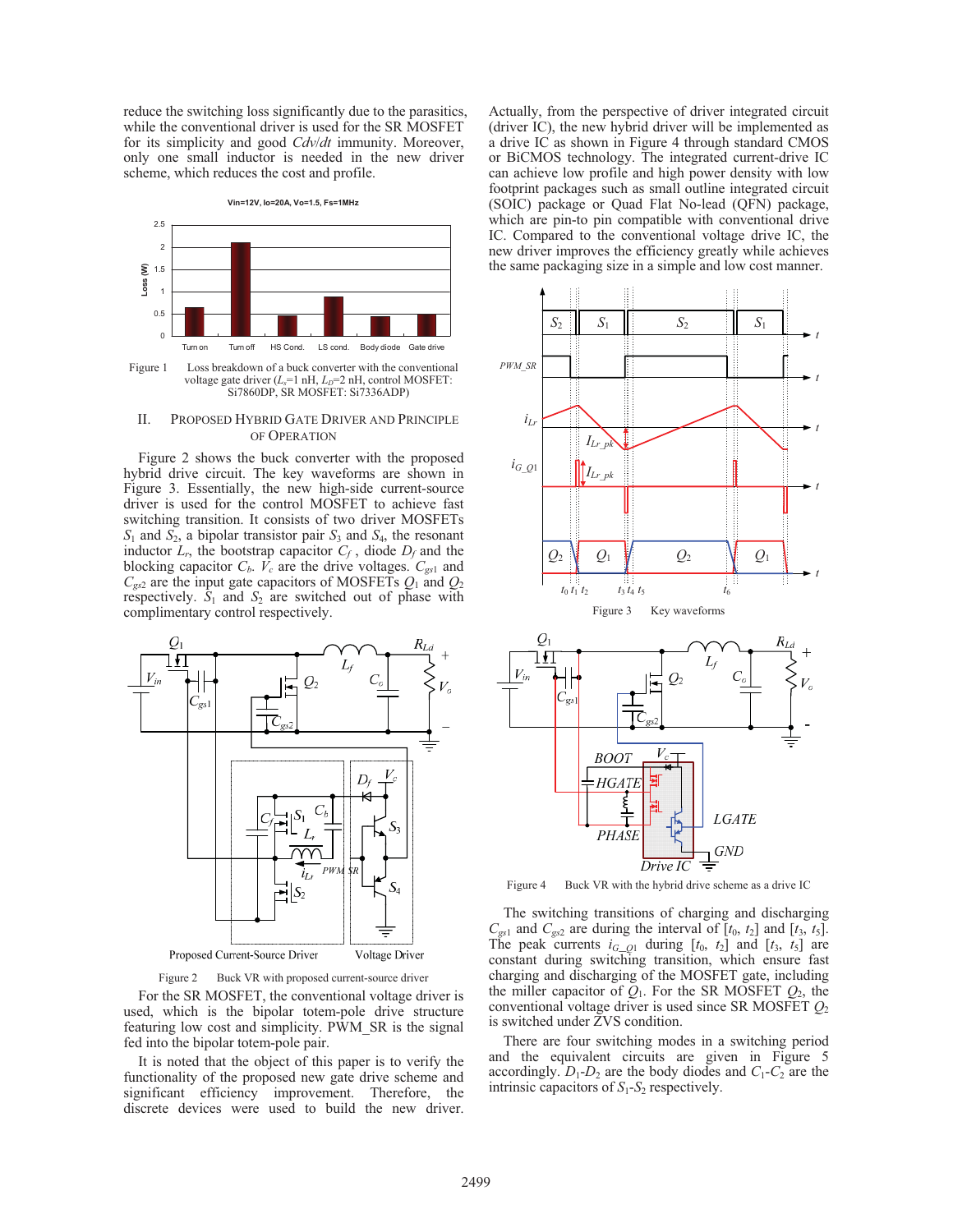1) Mode 1  $[t_0, t_1]$  [Figure 5 (a)]: Prior to  $t_0$ , the gate voltage of  $Q_2$  is clamped to  $V_c$  by  $S_3$ .  $S_2$  conducts and the inductor current  $i_{Lr}$  increases in the positive direction. At  $t_0$ , *S*3 turns off and *S*4 turns on at the same time. *Cgs*2 begins to be discharged through *S*4.

2) Mode 2 [*t*1, *t*2] [Figure 5 (b)]: At *t*1, *S*2 turns off. *iLr* charges  $C_2$  plus the input capacitor  $C_{gs1}$  and discharges  $C_1$ simultaneously. Due to  $C_1$  and  $C_2$ ,  $S_2$  is zero-voltage turnoff. The voltage of  $C_2$  rises linearly and the voltage of  $C_1$ decays linearly. *Cgs*2 continues to be discharged through *S*4.

3) Mode 3  $[t_2, t_3]$  [Figure 5 (c)]: At  $t_2, v_{c2}$  rises to  $V_c$  and  $v_{c1}$  decays to zero. The body diode  $D_1$  conducts and  $S_1$ turns on under zero-voltage condition. The gate-to-source voltage of  $Q_2$  is clamped to ground through  $S_4$ .

4) Mode 4 [*t*3, *t*4] [Figure 5 (d)]: Before *t*3, *iLr* has changed its polarity to the negative direction. At  $t_3$ ,  $S_1$ turns off.  $i_{Lr}$  charges  $C_1$  and discharges  $C_2$  plus  $C_{gs1}$ simultaneously. Due to  $C_1$  and  $C_2$ ,  $S_1$  is zero-voltage turnoff. The voltage of  $C_1$  rises linearly and the voltage of  $C_2$ decays linearly. *S*4 turns off and *S*3 turns on at the same time. *Cgs*2 begins to be charged through *S*3.



(b)  $[t_1, t_2]$ 



Figure 5 Equivalent circuits of operation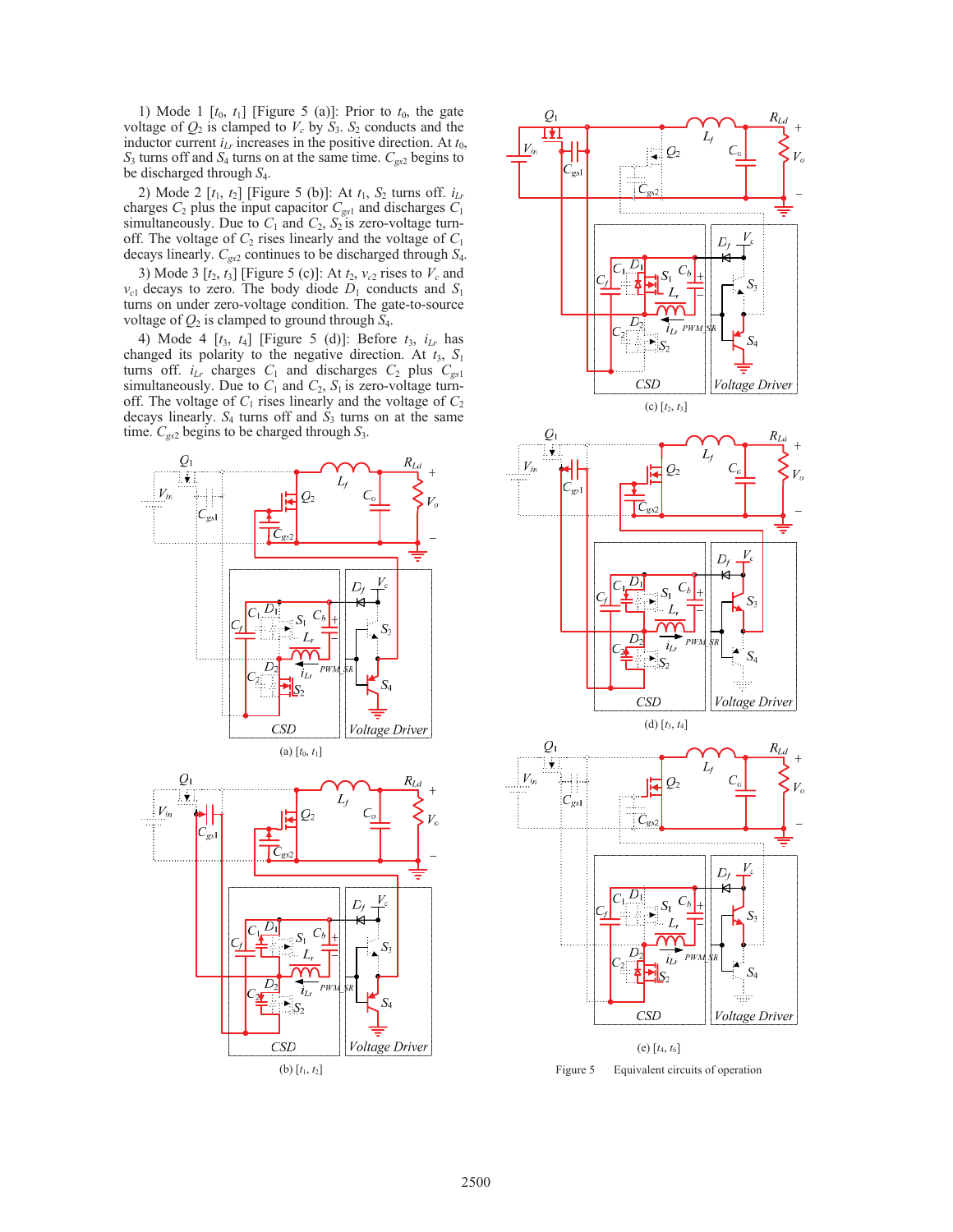5) Mode 5  $[t_4, t_6]$  [Figure 5 (e)]: At  $t_4$ ,  $v_{c1}$  rises to  $V_c$  and  $v_{c2}$  decays to zero. The body diode  $D_2$  conducts and  $S_2$ turns on under zero-voltage condition. The gate-to-source voltage of  $Q_1$  is clamped to zero through  $S_2$ . At  $t_5$ , the gate-to-source voltage of  $Q_2$  is charged and clamped to  $V_c$ through  $S_3$  and  $Q_2$  is on.  $i_L$  begins to increase until  $t_6$ .

## III. LOSS ANALYSIS AND OPTIMAL DESIGN

## *A. Loss Analysis*

From the volt-second balance condition across the resonant inductor, the DC voltage  $v_{cb}$  across the blocking capacitor  $C_b$  is derived as Equation (1)

$$
v_{Cb} = (1 - D) \cdot V_c \tag{1}
$$

where *D* is the duty cycle of  $S_1$  and  $V_c$  is the drive voltage.

The blocking capacitor value can be found using the following calculation:

$$
C_b = \frac{I_{Lr\_pk}}{4 \cdot k \cdot V_c \cdot f_s}
$$
 (2)

where  $k$  is the percent ripple on  $C_b$ . For example, when  $V_c$ =7 V,  $I_{Lr\_pk}$ =1.5 A,  $k$ =5% and  $f_s$ =1 MHz, then  $C_b$  =1.0  $uF$  should be used.

The relationship of the inductor value  $L_r$  and the peak inductor current  $I_{Lrpk}$  is given by Equation (3)

$$
L_r = \frac{V_c \cdot D \cdot (1 - D)}{2 \cdot I_{Lr} \cdot p_k \cdot f_s}
$$
\n<sup>(3)</sup>

where *D* is the duty cycle of  $S_1$ ,  $V_c$  is the drive voltage and  $f_s$  is the switching frequency. By choosing the proper peak inductor current (drive current for MOSFET), the resonant inductor value can be obtained by Equation (2).

As seen from the principle of operation in Figure 3, the peak current  $I_{Lr_p k}$  of the resonant inductor  $L_r$  is actual gate drive current for the power MOSFET and can be regarded as a constant current source. So the higher  $I_{Lrpk}$  is, the shorter of switching transition is, thus more switching loss can be saved. On the other hand, higher  $I_{Lrpk}$  will result in a larger RMS value of the inductor circulating current  $i_{Lr}$ since the waveform of  $i_{Lr}$  is triangular, which increases the resistive circulating loss in the drive circuit and decreases the gate energy recovery efficiency. Therefore it is critical to decide  $I_{Lrpk}$  properly so that the maximum loss saving can be achieved. The optimal design to choose *ILr\_pk* will be given in next section.

The inductor current waveform indicated in Figure 3 can be regarded as a triangular waveform since the charging/ discharging time  $[t_0, t_2]$  and  $[t_3, t_5]$  are very small and can be neglected. Therefore, the RMS value of the inductor current  $I_{Lr_RMS}$  is  $I_{Lr}$   $_{pk}/\sqrt{3}$ .

The RMS currents flowing through the switches  $S_1$  can be derived as

$$
I_{s1\_RMS} = I_{Lr\_pk1} \cdot \sqrt{\frac{D}{3}}
$$
 (4)

The RMS currents flowing through switches  $S_2$  is

$$
I_{s2\_RMS} = I_{Lr\_pk1} \cdot \sqrt{\frac{1-D}{3}}
$$
 (5)

Assuming same type of MOSFETs is used for *S*1 and *S*2, the conduction loss of  $S_1$  and  $S_2$  is expressed as

$$
P_{cond} = I_{s1\_RMS}^2 \cdot R_{ds(on)} + I_{s2\_RMS}^2 \cdot R_{ds(on)}
$$
(6)

Substituting (4) and (5) into (6) yields

$$
P_{cond} = \frac{1}{3} \cdot I_{Lr_{pkl}}^2 \cdot R_{ds(on)}
$$
 (7)

The copper loss of the inductor winding is expressed as

$$
P_{copper} = R_{ac} \cdot I^2_{LT\_RMS1}
$$
 (8)

where  $R_{ac}$  is the AC resistance of the inductor winding. *ILr\_RMS*1 is the RMS value of the inductor current.

Core loss of the resonant inductor should be also included. So the total inductor loss is given in (9):

$$
P_{ind} = P_{copper} + P_{core}
$$
\n<sup>(9)</sup>

Both the charge and discharge currents flow through the internal gate mesh resistance  $R_G$  of the power MOSFET and cause resistive loss. The charge and discharge current is the peak value of the inductor current.

Thus the total loss caused by the internal resistance of the power MOSFET  $Q_1$  during turn-on  $(t_{on1})$  and turn-off  $(t_{off}$ ) is expressed as

$$
P_{RG} = R_{G1} \cdot I^2 L_{r\_pk1} \cdot (t_{on1} + t_{off1}) \cdot f_s \tag{10}
$$

where  $R_{G1}$  is the internal gate resistors of  $Q_1$  and  $f_s$  is the switching frequency.

The gate drive loss of  $S_1$  and  $S_2$  is expressed as

$$
P_{gate} = 2 \cdot Q_{g_s} \cdot V_{gs_s} \cdot f_s \tag{11}
$$

where  $Q_{g,s}$  is the total gate charge of a drive switch and  $V_{gs\_s}$  is the drive voltage, which is typically 5 V.

In conclusion, the total loss of the gate drive circuit of #1 is expressed as

$$
P_{Drvie} = P_{cond} + P_{ind} + P_{RG} + P_{gate}
$$
\n(12)

# *B. Optimal Design*

For the control MOSFET  $Q_1$ , the optimal design involves a trade off between the switching loss reduction and the drive circuit loss. Following optimal design procedure based on the analytical loss model in [20], the gate drive current can be decided. The sum of the switching loss and drive circuit loss can be plotted as *PQ*1*\_Optimal* and the optimal gate current, *IG\_Q*1 can be determined from the graph (at the minimum point of *PQ*1*\_Optimal*). For the given application and parameters in the experimental results section, the curves are given in Figure 5.



Figure 6 Optimization curves for the control MOSFET *Q*1: power loss vs. gate current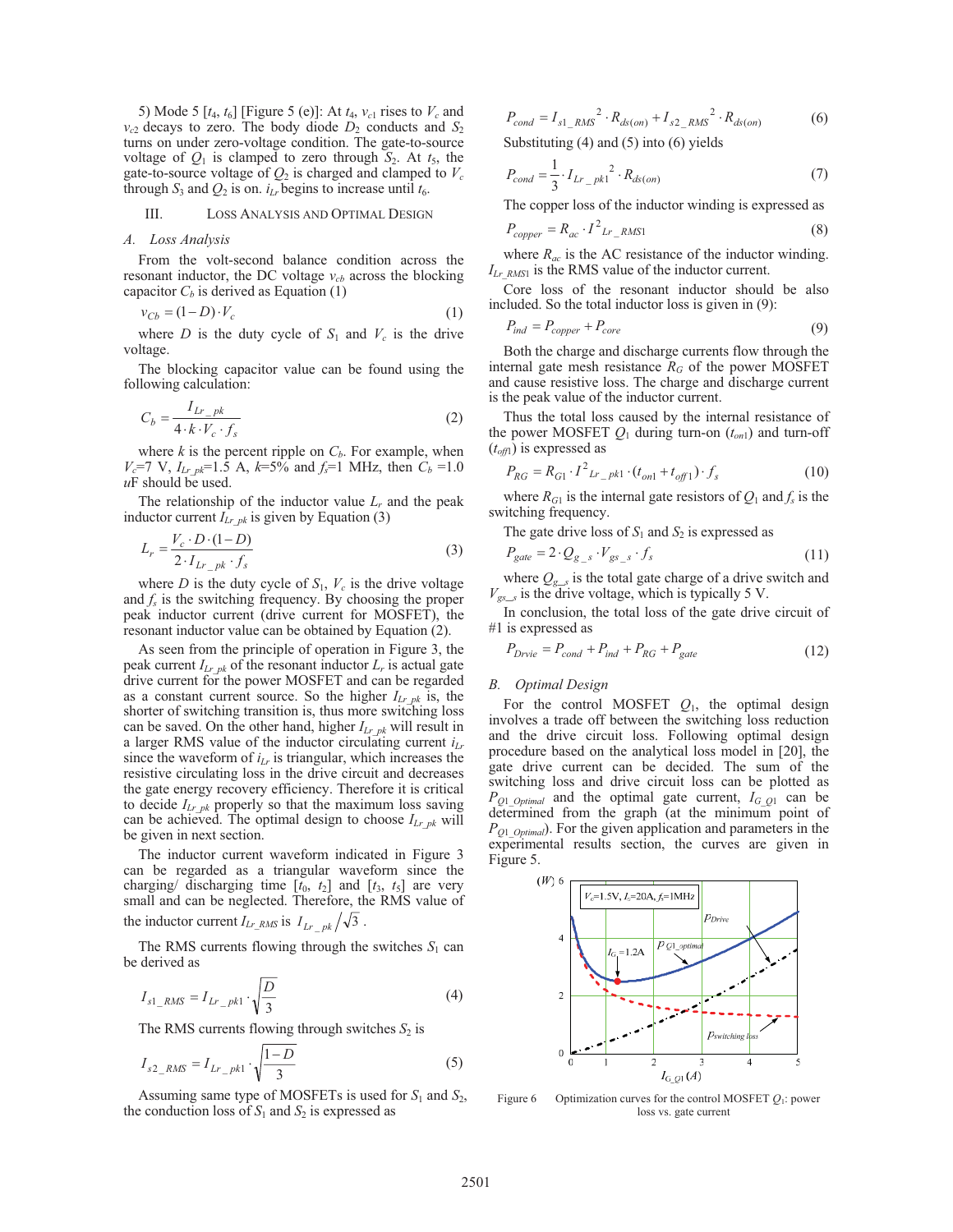In Figure 5, the optimal gate current is 1.2 A and the resonant inductor value is 1.0  $\mu$ H according to Equation (3). In this case,  $P_{switching}$ =2.3 W and  $P_{Drive}$ =0.5 W.

# IV. EXPERIMENTAL VERIFICATION AND DISCUSSION

In order to verify the performance of the new hybrid drive scheme, a synchronous buck converter was built. The specifications are as follows: input voltage  $V_{in}$ =12 V; output voltage  $V_o$ =1.5 V- 1.0 V; output current  $I_o$ =25 A; switching frequency  $f_s$ =1 MHz; gate driver voltage  $V_c$ =6 V. The PCB uses six-layer 2 oz copper. The components used in the circuit are listed as follows:  $Q_1$ : Si7860DP;  $Q_2$ : Si7866ADP; output filter inductance: *L<sub>f</sub>*=300 nH (IHLP-5050CE-01, Vishay); resonant inductors:  $L_r$ = 1.0  $\mu$ H (SMT DO1608C series, Coilcraft).

Figure 7 shows the photo of the synchronous buck VR prototype with the hybrid current-source driver. The driver was built using discrete components with an Altera Max II EPM240 CPLD used to generate the control signals as shown in Figure 7. In order to simply the levelshift circuit and the logic circuit, we use the integrated level-shift circuit in a conventional drive chip from ISL6208 from Intersil so that we can drive the drive MOSFETs  $(S_1 \text{ and } S_2 \text{ see Figure 2})$  with floating source. For the SR MOSFET, the conventional voltage gate driver in ISL6208 is used in the experiment.



Figure 7 Prototype photo of the synchronous buck VR with the hybrid gate driver

Figure 8 shows the gate drive signals  $v_{gsQ1}$  (control MOSFET) and  $v_{gs\_Q2}$  (synchronous MOSFET). It is observed that *vgs*\_*<sup>Q</sup>*1 is very smooth and no miller plateau is observed as the miller charge is removed fast by the constant inductor drive current. Moreover the rise time and fall time of  $v_{gsQ1}$  is less than 15ns, which means quick switching speed. The dead time between two drive voltages is fixed to avoid shoot-through and is minimized to reduce the body diode loss of SR MOSFET. It should be also noted that adaptive control or predictive of the conventional driver can also be applied to the hybrid gate driver easily when it is integrated into a drive chip.

Figure 9 shows gate drive signals *vgs*\_*<sup>Q</sup>*1 (control MOSFET) and the resonant inductor current  $i_{Lr}$ . Its peak current value is 1.2 A, which is the optimized value of the drive current.

Figure 10 shows the drain-source voltage  $v_{ds_2Q_2}$  and the gate signal  $v_{gs\_Q2}$  of the synchronous FET at the load current of 25 A. It can bee seen from  $v_{ds}$   $_{Q2}$  that the body diode conduction time is small, which reduces the conduction loss and the reverse recovery loss of the body diode greatly.



Figure 8 Gate signals  $v_{gs\_Q1}$  (control FET) and  $v_{gs\_Q2}$  (synchronous FET)



Figure 9 Gate signals *vgs*\_*<sup>Q</sup>*1, *vgs*\_*<sup>Q</sup>*2 and resonant inductor current *iLr*



Figure 10 Drain-source voltage  $v_{ds}$   $_{Q2}$  and the gate signal  $v_{gs}$   $_{Q2}$ (synchronous FET) at load current of 25 A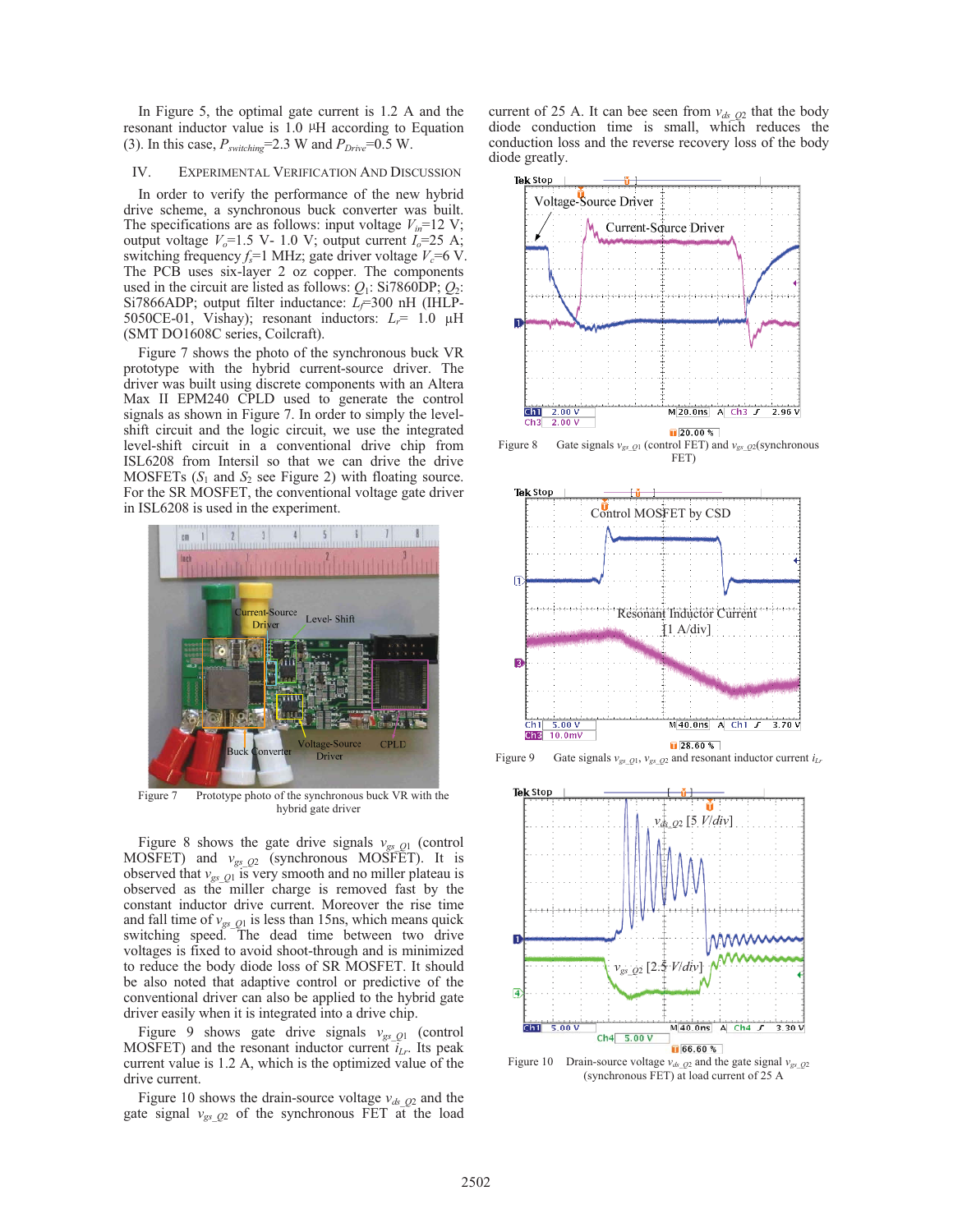

Figure 11 Gate signals *vgs*\_*<sup>Q</sup>*1 (control FET) from *D*=0.1 (steady state) to *D*=0.9



Figure 12 Gate signals *vgs*\_*<sup>Q</sup>*1 (control FET) from *D*=0.1 (steady state) to  $D=0$ 

Figure 11 and Figure 12 show the steady-state dutycycle with step change from *D*=0.1 to *D*=0.9 and from *D*=0.9 to *D*=0 respectively. It is observed that the currentsource gate drive has fast response when duty-cycle has a step change.

A benchmark of a synchronous buck converter with the conventional gate driver was built. A Predictive Gate Drive UCC 27222 from Texas Instruments was used as the conventional voltage driver.

Figure 13 shows the measured efficiency comparison for the hybrid gate driver and the conventional gate driver at 1.3 V output. It is observed that at 20 A, the efficiency is improved from 82.8% to 85.6% (an improvement of 2.8%) and at 25 A, the efficiency is improved from 80.5% to 83% (an improvement of 2.5%).

Figure 14 shows the measured efficiency with the hybrid gate driver at different output voltages and load currents. It is observed that at 1.0 V/ 25 A, the efficiency is 80.3% and it is almost the same as 82.5% (see Figure 13) of the conventional driver at 1.3 V/20 A, which means that we can reduce the output voltage from 1.3 V to 1.0 V by the hybrid gate driver without penalizing the efficiency.

Figure 15 shows the measured efficiency for the hybrid gate driver at different switching frequencies. It should be pointed here that during this test, all the components used and specifications are kept same. It is observed that at





conventional driver (Conv.)



Figure 14 Efficiency with different output voltages and currents with the resonant driver



#### V. CONCLUSION

This paper presents a new hybrid current-source drive scheme for a synchronous buck voltage regulator. The proposed hybrid drive scheme use current-source driver to drive the control MOSFET to achieve significant switching loss reduction due to the parasitic inductance in addition to gate energy recovery. Conventional voltage driver is used for the synchronous MOSFET for its simplicity and good immunity and alleviation of *dv/dt* effect. The new hybrid drive scheme need only one small inductor  $(600 \text{ nH}$  to 1  $\mu$ H at 1MHz typically) featuring low cost and low profile.

The experimental results verify the advantages of the new drive scheme and a significant efficiency improvement has been achieved. At 1.3 V output, the new driver improves the efficiency from 82.8% using a conventional driver to 85.6% (an improvement of 2.8%) at 20 A, and at 25 A, from 80.5% to 83% (an improvement of 2.5%).